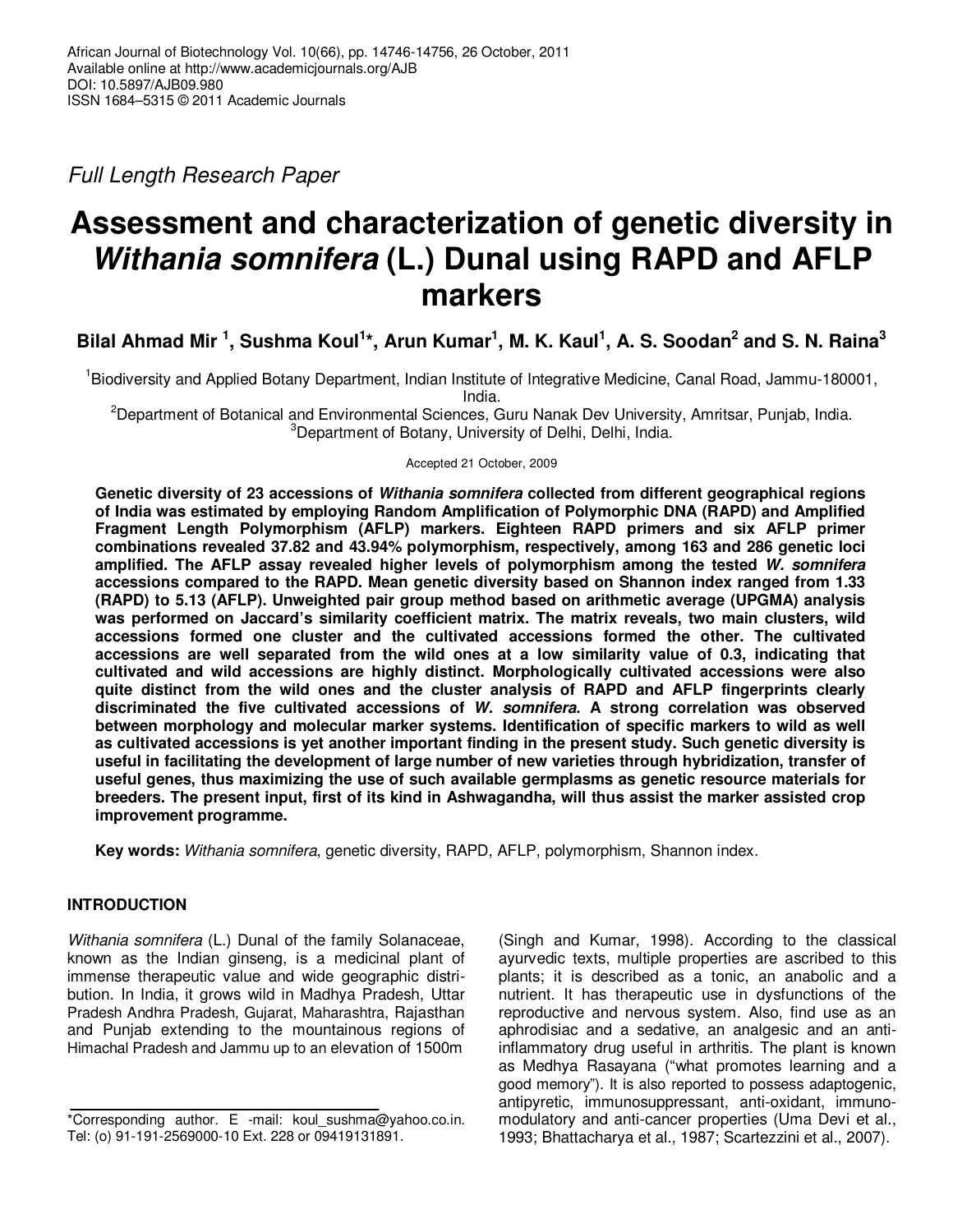Its therapeutic value is ascribed to various bioactive molecules synthesized and accumulated in its leaves and roots. Some of the major constituents include Withanolide A, Withanone and Withaferin A. W. somnifera displays a appreciable spectrum of morphological and phytochemical variability (Kumar et al., 2007). Atal and Schwarting (1962) documented five different morphotypes of W. somnifera from different populations growing in various regions of India. In view of the great demand in phytopharmaceutical industries, commercial cultivation of W. somnifera is carried out in the country over an area of about 4000 ha, mainly in Manasa, Madhya Pradesh and in some parts of Rajasthan and Andhra Pradesh. Despite its commercial value, there is a paucity of improved varieties of W. somnifera and crop improvement studies need to be taken up vigorously.

For genetic amelioration and effective conservation of the allelic and genotypic variability in a given species, it is imperative to evaluate and catalogue the existing variability. Genetic variability forms the basis for crop improvement and variety development. Precise cataloguing and characterization of wild genetic resources of this species by molecular DNA markers is therefore urgently required (Negi et al., 2006). In spite of being one of the major medicinal plants in the world, it has received very little attention from geneticists, cytogeneticists and molecular biologists. Systematic morphochemical and molecular characterization of ashwagandha germplasm is required for future programmes of quality improvement.

Different types of marker systems have been used for biodiversity analysis. These include RFLP, SSR, RAPD (Karp et al., 1997) and the AFLP (Vos et al., 1995). These techniques differ in their principles and generate varying amounts of data. The technique of RAPD gained importance due to its simplicity, efficiency, relative ease to perform and non-requirement of sequence information (Karp et al., 1997). However, RAPD technique has been shown to be non-reproducible as it is highly sensitive to experimental conditions (Staub et al., 1996). With the advent of AFLP technique, the problems encountered with both RFLP and RAPD have been overcome. AFLP is currently the method of choice for analysis of germplasm, genetic diversity and phylogeny, gene tagging and the construction of molecular map (Breyne et al., 1997).

In the backdrop of immense therapeutic value of W. somnifera and the scarcity of data on genetic diversity, the information on intraspecific relatedness is important for selection of divergent genotypes for breeding and effective conservation and management of its germplasm resources. Furthermore, it would be very interesting to study correlation between the morphological traits and molecular markers. The present study was therefore, undertaken to: (i) assess the genetic diversity present within the W. somnifera accessions employing RAPD and AFLP markers in India for its use in collection breeding and germplasm collection and conservation of the Germplasm, (ii) identification of diagnostic RAPD and AFLP

markers for wild and cultivated accessions and (iii) to understand the degree of congruence between two marker systems employed.

## **MATERIALS AND METHODS**

#### **Plant material and morphological characterization**

Twenty three accessions of W. somnifera (18 wild and 5 cultivated) used in the present study were collected from different parts of India and maintained in the germplasm repository at Indian Institute of Integrative Medicine (CSIR), Jammu, India. A concise description of the accessions is presented in Table 1. Morphological characters such as plant habit, plant height and shape of leaves, fruiting calyx and berry colour were recorded from fresh material in the field.

## **DNA extraction**

Total genomic DNA was extracted from young and fresh leaves by CTAB method (Doyle and Doyle, 1990).

## **RAPD analysis**

Eighteen randomly selected decamer primers (Operan Technologies, USA) were used for PCR reaction. The reaction mixture of 25 µl volume contained 2 µl 10X assay buffer, 0.2 mM dNTPs (Amersham Pharmacia Biotech, USA), 0.2 mM primers, 0.5 U Taq DNA Polymerase (Bangalore Genie, India), 10-20 ng template DNA and 2.5 mM MgCl<sub>2</sub>. DNA amplification was performed in Master Cycler Gradient (Ependorf, Germany) programmed to 1 cycle of 5 min at 94°C (denaturation), 1 min at 40°C (annealing) and 2 min at 72°C (extension) followed by 44 cycles of 1 min at 94°C, 1 min at 40°C and 2 min at 72°C ending with 1 cycle of 15 min at 72°C (final extension). The PCR products were resolved on 0.85% agarose gels and photographed in UV light (LKB Pharmacia, USA).

## **AFLP analysis**

About 500 ng of genomic DNA was digested with EcoRI and Msel at 37°C for 2h followed by heat treatment at 70°C for 10 min to inactivate the enzymes. The digested DNA was ligated to EcoRI and Msel adaptors for 2 h at  $20^{\circ}$ C. The ligation mixture was then diluted to five fold and selectively pre-amplified ( $EcoRI$  primer  $+$  A, Msel primer + C) during 20 PCR cycles each at 94 °C for 30 s, 56 °C for 30 s and 72°C for 60 s. Twenty-five fold diluted aliquots of preamplified fragments were then selectively amplified with  $EcoRI + 3$ and MseI + 3 (primers with 3 selective nucleotides) primers (Invitrogen, Life Technologies, USA). The PCR profile for this amplification reaction was one cycle at 94°C for 30 s and 72°C for 60 s, followed by 12 cycles in which the annealing temperature was progressively lowered by 1°C and finally 20 cycles at 94°C for 30 s, followed by 56°C for 30 s and 72°C for 60 s. the amplified fragments were electrophoresed in 6% denaturing polyacrylamide sequencing gel on a Sequi-Gen (BioRad, USA) sequencing cell. Electrophoresis was carried out for 3 h in 1  $\times$  TBE at 75 W at 55 °C.

For silver staining gel was fixed in 10% (v/v) acetic acid for 30 min and was rinsed three times in deionised water (2 min per rinse). The gel was then stained for 30 min in a 2 l solution containing 2 g of silver nitrate and 3 ml of 37% formaldehyde (Promega). The stained plate was rinsed with deionised water for 20 s and developed in a prechilled (10°C) developer (2 l) solution containing 60 g of sodium carbonate, 3 ml of 37% formaldehyde and 400 µl aliquot of sodium thiosulphate (10 mg/ml). When bands became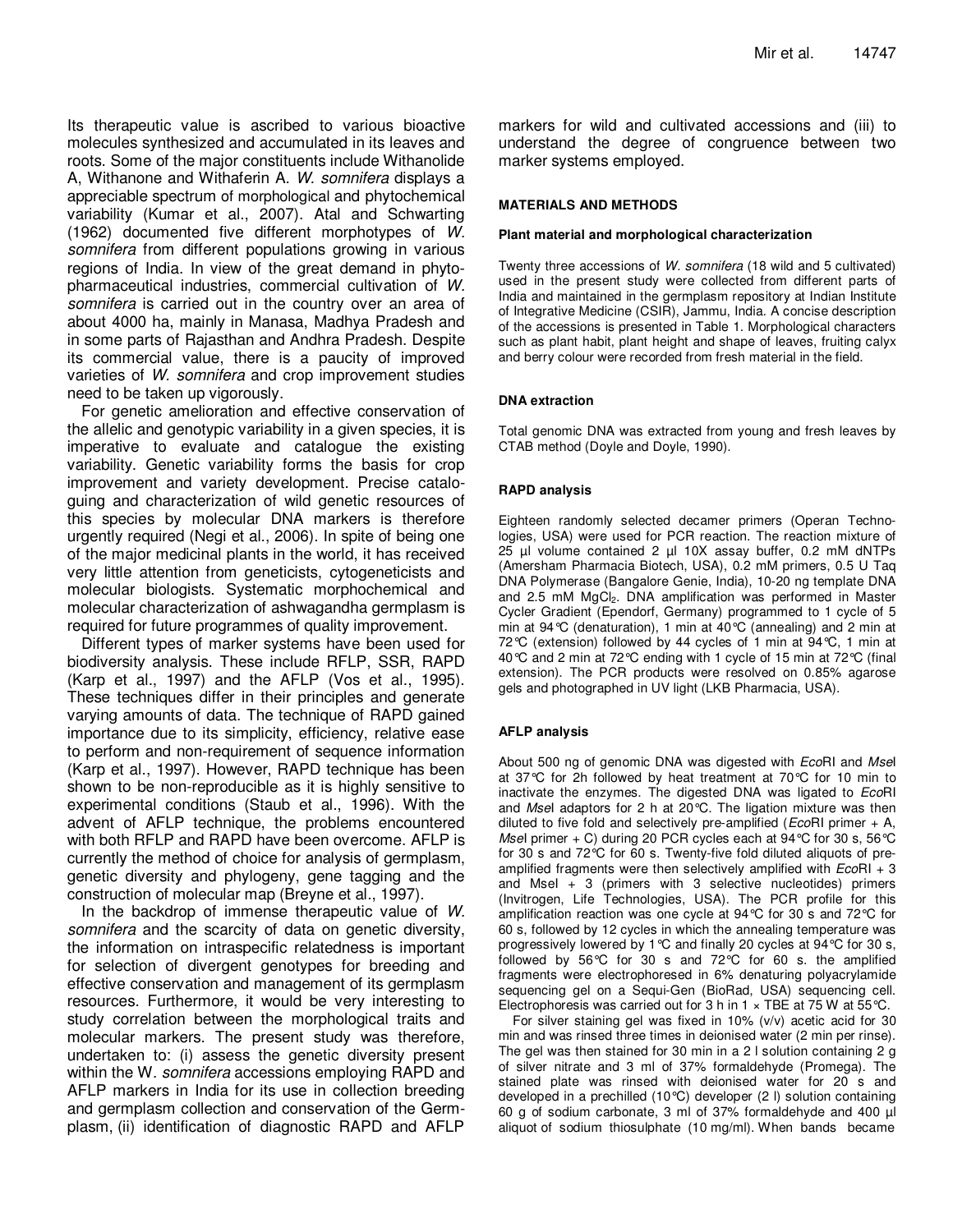| Code             | <b>Accession name</b> | <b>Place of Collection</b>           |  |
|------------------|-----------------------|--------------------------------------|--|
| 1 <sup>a</sup>   | AGB025                | Neemuch (MP)                         |  |
| 2 <sup>a</sup>   | AGB026                | Manasa (MP)                          |  |
| 3 <sup>a</sup>   | AGB036                | Pune (MH)                            |  |
| $4^{\mathrm{a}}$ | AGB039                | Mandsaur (MP)                        |  |
| $5^{\mathrm{a}}$ | AGB053                | Hyderabad (AP)                       |  |
| 6                | AGB002                | Bikaner (Rajasthan)                  |  |
| 7                | AGB023                | Kullu (HP))                          |  |
| 8                | AGB040                | Jodhpur (Rajasthan)                  |  |
| 9                | AGB042                | Jodhpur (Rajasthan)                  |  |
| 10               | AGB047                | Udaipur (Rajasthan)                  |  |
| 11               | AGB016                | Borivali (Gujarat)                   |  |
| 12               | AGB018                | Lucknow (UP)                         |  |
| 13               | AGB021                | Lucknow (UP)                         |  |
| 14               | AGB030                | Bhopal (MP)                          |  |
| 15               | AGB048                | Udaipur (Rajasthan)                  |  |
| 16               | AGB006                | Jammu (JandK)                        |  |
| 17               | AGB007                | Mudaki (Punjab)                      |  |
| 18               | AGB015                | Dabur Research Foundation, Ghaziabad |  |
| 19               | AGB009                | Amritsar (Punjab)                    |  |
| 20               | AGB049                | Delhi                                |  |
| 21               | AGB056                | Bhopal (MP)                          |  |
| 22               | AGB055                | Hyderabad (AP)                       |  |
| 23               | AGB011                | Palampur (HP)                        |  |

**Table 1.** Withania somnifera accessions used in the present study.

<sup>a</sup>Cultivated accessions.

visible, the gel was immediately transferred to 10% acetic acid solution to stop further reaction. The gel was finally rinsed with distilled water and air dried.

## **Data analysis**

Amplification products were scored for the presence (1) or absence (0) of bands and the binary matrices were assembled for the two markers. The binary matrices constructed for the two DNA markers were subjected to statistical analysis using NTSYS-pc version 2.02 k software (Rohlf, 1992). Jaccard's coefficient was used for calculating pair wise genetic similarities. The dendrograms were constructed by applying unweighted pair group method with arithmetic mean (UPGMA) clustering algorithm. For individual primer/primer combination, number of polymorphic bands, percentage polymorphism and polymorphic information content (PIC) were calculated. Percentage polymorphism (P) was calcula-ted as  $P = n_p/n \times 100$ ; where  $n_p$ and n are the number of polymer-phic bands and total bands produced by a primer combination. Polymorphic information content (PIC; the probability of detection of polymorphism by a primer/ primer combination between two randomly drawn genotypes) was calculated as:

 $\text{PIC} = 1 - \sum p_i^2$ 

where pi is the band frequency of the *i*th allele. Genetic diversity was estimated by Shannon index (Lewontin, 1972). The Shannon's diversity index was calculated as:

H =  $\sum$  *pi* ln *pi* 

## **RESULTS**

Identification and characterization of germplasm diversity is an essential prerequisite for formulating strategies for plant improvement and conservation of genetic resources. Molecular markers represent a powerful and rapid tool for characterizing diversity within the target species. A wide array of molecular markers is now available. Two of these marker systems, RAPD and AFLP, were employed in the present study for detecting genetic diversity and relationships among 18 wild and 5 cultivated genotypes of W. somnifera genotypes.

## **Morphological characterization**

On the basis of the morphological characters viz plant habit, plant height, leaf shape, fruiting calyx and berry colour the five cultivated accessions (AGB025, AGB026, AGB036, AGB039 and AGB053) of W. somnifera were found to be distinct from the other group of eighteen wild accessions (AGB002, AGB006, AGB007, AGB009, AGB011, AGB015, AGB016, AGB018, AGB021, AGB023, AGB030, AGB040, AGB042, AGB047, AGB048, AGB049 and AGB055, AGB056) (Table 2). Wild accessions are perennial, tall, bearing acute leaves with entire margin,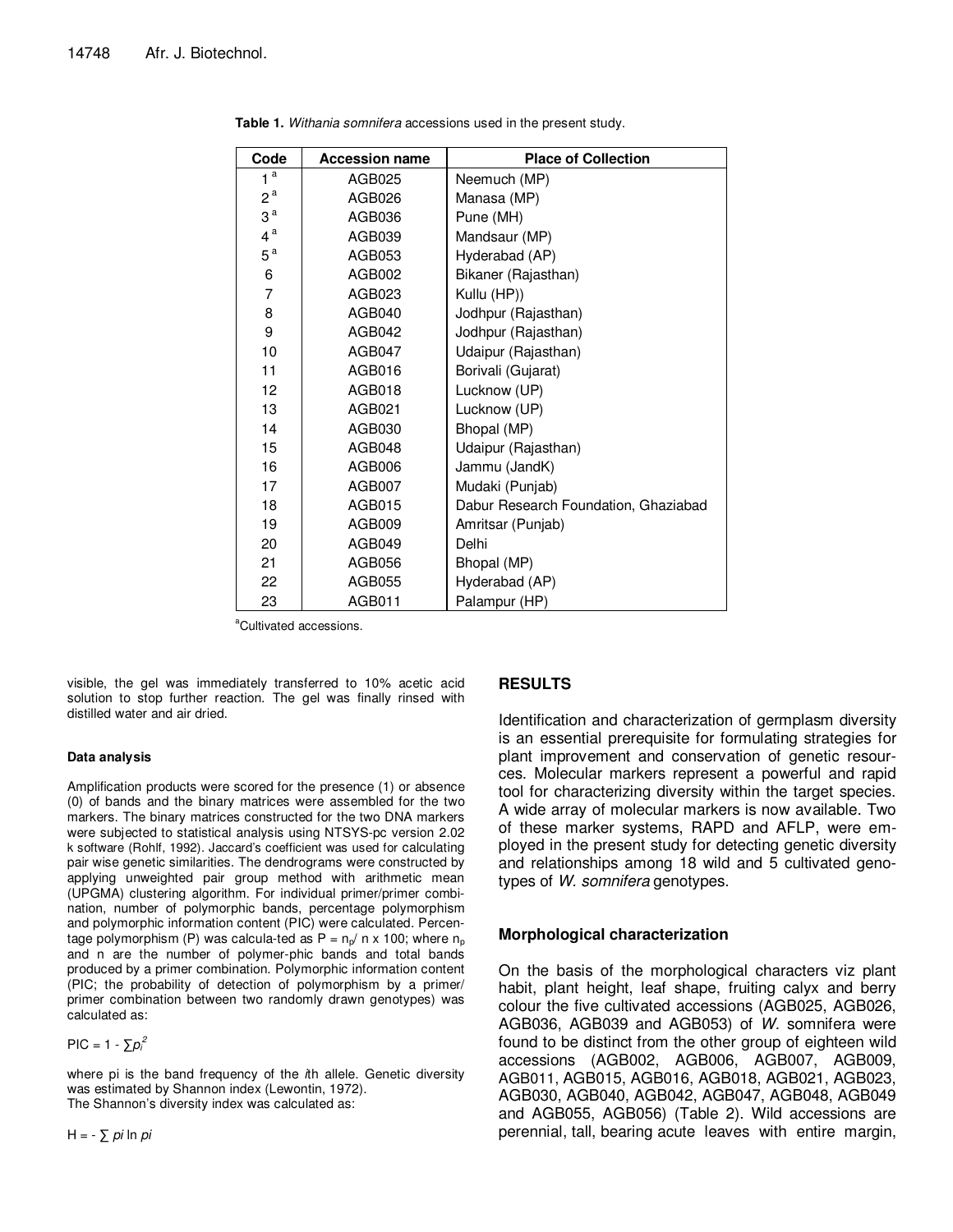| <b>Character</b>  | <b>Wild accessions</b>                                                          | <b>Cultivated accessions</b>                                                              |
|-------------------|---------------------------------------------------------------------------------|-------------------------------------------------------------------------------------------|
| Habit             | Perennial                                                                       | Annual                                                                                    |
| Plant height (cm) | Tall (120 - 130)                                                                | Dwarf (35 - 60)                                                                           |
| Leaves            | Ovate, sharply acute, entire<br>margin, densely pubescent,<br>veins conspicuous | Ovate, Sub acute, wavy<br>margin<br>minutely stellately pubescent, veins<br>inconspicuous |
| Fruiting calyx    | globular                                                                        | elongated                                                                                 |
| Berry             | Red                                                                             | Orange                                                                                    |
| Seed              | Oily to touch                                                                   | Non-oily                                                                                  |

**Table 2.** Morphological differences between wild and cultivated accessions.

globular fruiting calyx and red coloured berries. On the other hand, the cultivated accessions are annuals, dwarf, with sub-acute leaves with undulate margin, elongated fruiting calyx and orange coloured berries (Table 2).

# **RAPD analysis**

A total of 163 amplification products were scored by 18 RAPD primers across 23 accessions of W. somnifera ranging from 6 (OPH02 and OPK04) to 13 products (OPK01). The average frequency of bands per primer was 9.06. The molecular size of bands ranged from 200 bp to 3250 bp. As an example of the representative RAPD profiles of W. somnifera accessions with two primers OPA15 and OPA20 are shown in Figure 1. The number of polymorphic bands varied from 1 (OPH02) to 6 (OPK01) with an average frequency of 3.5 per primer. The percentage polymorphism ranged between 16% (OPH02) to 50% (OPB10) with an average percentage polymorphism of 37.82%. The genetic diversity values based on Shannon index ranged between 0.32 (OPH02) to 2.22 (OPA15) with a mean of 1.33 (Table 3). The PIC value, which is a measure to know the usefulness of the primer for diversity analysis, ranged from 0.40 to 0.49 with a mean value of 0.45. Some primers (OPB10, OPK08, OPC20 and OPK16) produced bands that were monomorphic or fixed in wild and cultivated accessions. One marker generated by (OPB10) was present in all the 5 cultivated accessions but absent in all wild samples suggesting that this marker could be a diagnostic marker for cultivated accessions. On the hand three markers generated by (OPK08, OPC20 and OPK16) were specific to wild accessions but absent in cultivated ones suggesting that these markers could be used as diagnostic marker for wild accessions (Table 5).

Pair wise genetic similarities with regard to RAPD marker ranged from 0.70 to 0.93. UPGMA dendrogram were generated based on Jaccard's coefficient. W. somnifera, accessions were grouped into two major clusters (cluster I and cluster II) in both the dendrograms irrespective of their geographic distribution (Figure 3a). Cluster I includes only cultivated accessions whereas, cluster II

includes only wild accessions although several sub groups were also formed in wild accessions.

# **AFLP analysis**

The six primer combinations resulted in 286 amplification products with an average of 47.6 bands per primer combination. All the primer combinations generated amplification products in the size range of 50 to 400 bp. A typical AFLP profile generated by employing the primer combination EACC-MCAG is shown in Figure 2. The number of amplified products ranged from 32 with primer combination EACT-MCAG to 52 with primer combinations EAGG-MCAGT and EACC-MCAGT. The percentage polymorphism varied from 31.25% (EACT-MCAG) to 59.61% (EAGG-MCAGT) with an average percentage polymorphism of 44.6% per primer combination (Table 4). Primer combination EACC-MCAGT distinguished all the 23 accessions and therefore could be regarded as the best primer combination. Distinct fingerprint profiles were obtained for the wild and cultivated accessions of W. somnifera The PIC values ranged from 0.34 (EAAC-MCAGT) to 0.43 (EACT-MCAG) with an average of 0.39. The genetic diversity values ranged between 2.71 (EACT-MCAG) to 8.07 (EACC-MCAGT) with an average of 5.13 (Table 4). This is indicative of large differences among the accessions.

Six-primer combinations resulted in thirty-three bands specific to wild and cultivated genotypes. Of these 30 bands were specific to 18 wild genotypes and three were specific to cultivated ones (Table 5). The number of diagnostic AFLP markers generated ranged from 4 with primer combination EACT-MCAG to 7 with primer combination EAGG-MCAGT (Table 5).

The genetic similarities ranged from 0.88 to 0.96 and 0.78 to 0.96 within cultivated and wild populations respectively. An UPGMA dendrogram was generated based on Jaccard's coefficient (Figure 3b). The five cultivated genotypes are well separated from the wild genotypes with a high bootstrap support. The principal coordinate analysis of the AFLP data (Figure 4), in congruence with dendrogram, revealed distinctness of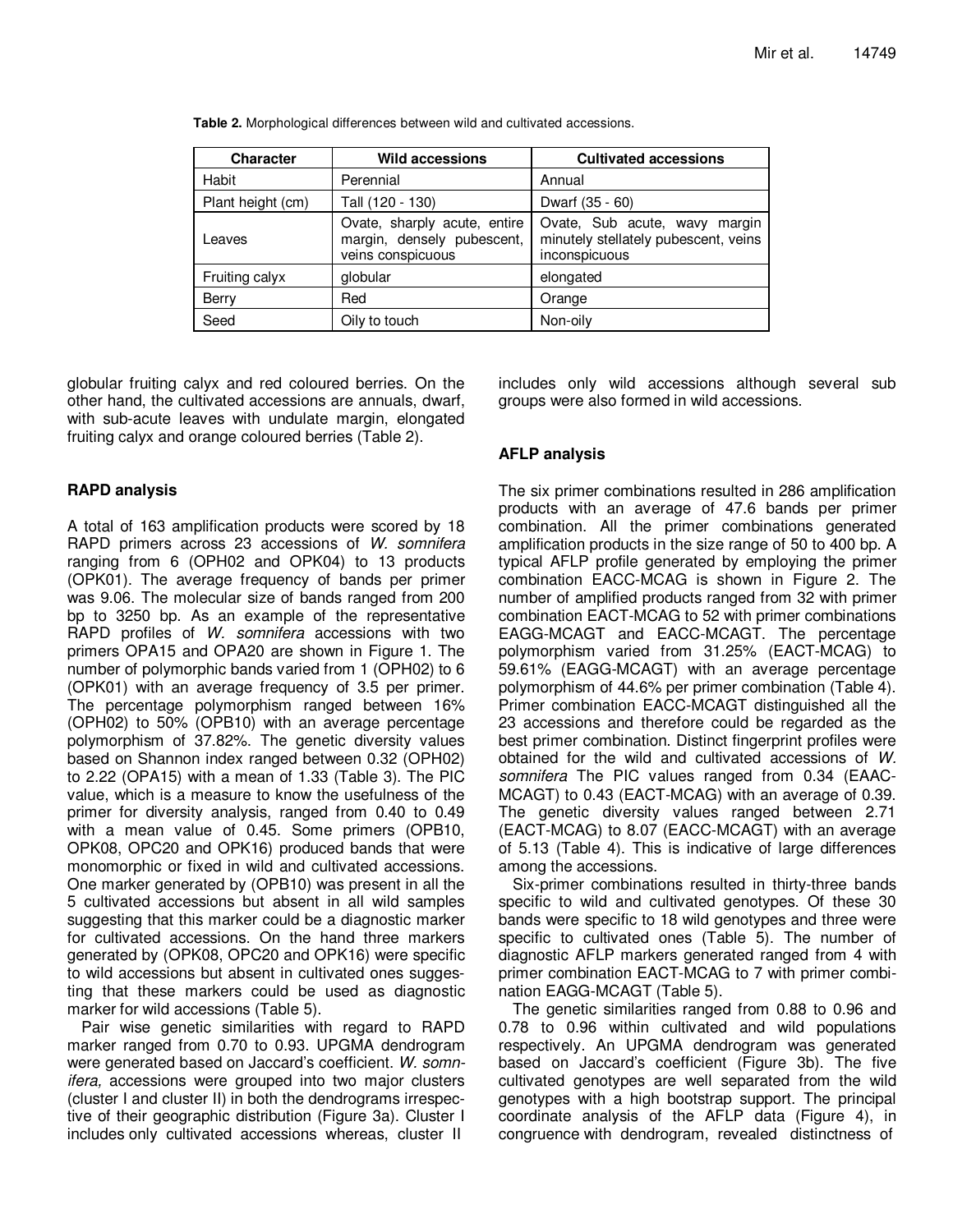

**Figure 1.** Gel electrophoresis of amplification products obtained with RAPD Primers OPA15 (a) and OPA20 (b) in 23 accessions of W. somnifera.

cultivated genotypes from wild ones.

# **DISCUSSION**

Scrutiny of morphological and morphometric data on 23 accessions reveals that cultivated and wild accessions constitute two distinct groups with a very high intra-group and a very low inter-group similarity (Table 2). Thus, it emerges from the present study that the cultivated plants are different from the wild ones not only in their therapeutic properties but also in morphological characters like roots, stems, leaves, flowers, pollen grains, mature fruits and seeds. Even earlier, Kaul et al. (1957) observed that the cultivated type constituted a distinct group and that the level of morphological divergence of cultivated types is large enough to justify their separation into a new species Withania ashwagandha. Atal and Schwarting (1962) and Atal et al. (1975) lent support to the proposal by their report that the name W. somnifera has been indiscriminately applied to a conglomeration of dissimilar forms and that some of these types deserve to be put in separate varieties or even subspecies. Molecular data collected in the present study seems to reinforce the above proposal on the taxonomic treatment of the material in two important ways.

Firstly, cluster analyses of RAPD and AFLP fingerprints clearly discriminated the five cultivated accessions (AGB025, AGB026, AGB039, AGB053 and AGB055) of W. somnifera from the wild ones. Both the marker systems clearly grouped the wild (red berry and high root biomass) and cultivated (yellow berry and low root biomass and high WithaferinA content in leaves) accessions into two separate clusters (Figure 3). Secondly, all the six AFLP primer combinations produced specific banding patterns in cultivated and wild genotypes. A large number of bands (33) distinguished cultivated genotypes from wild genotypes (Table 5). In the UPGMA dendrogram, the five cultivated genotypes branched out from the wild genotypes at a low similarity coefficient of ∼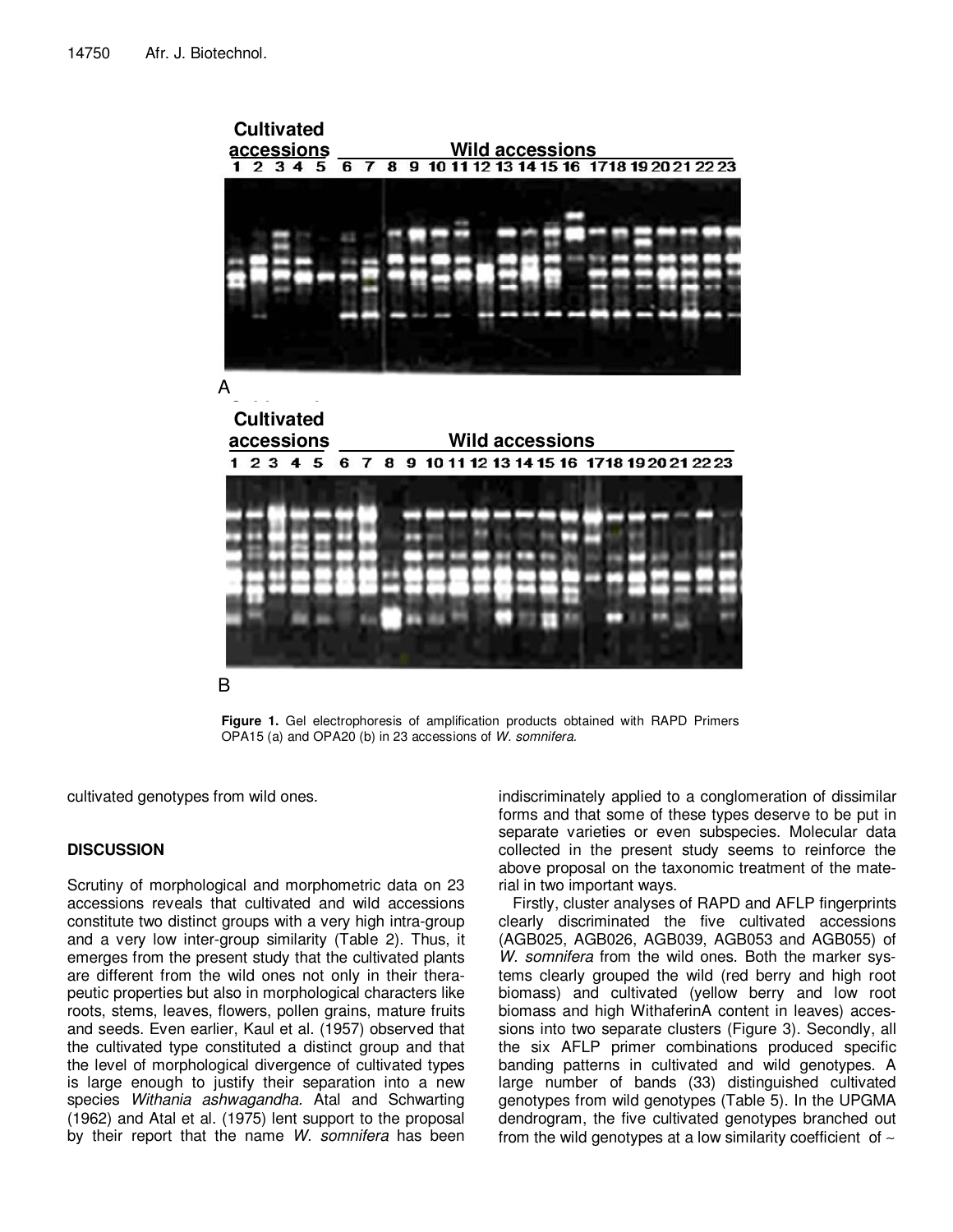| <b>Primers</b><br>used | <b>Primer sequence</b><br>$(5' \rightarrow 3')$ | <b>Total</b><br>bands | Polymorphic<br>bands | P<br>$(\%)$ | <b>PIC</b> | <b>Shannon</b><br>index |
|------------------------|-------------------------------------------------|-----------------------|----------------------|-------------|------------|-------------------------|
| OPA <sub>15</sub>      | <b>TTCCGAACCC</b>                               | 11                    | 5                    | 45.55       | 0.47       | 2.22                    |
| OPA <sub>20</sub>      | <b>GTTGCGATCC</b>                               | 10                    | 4                    | 40.00       | 0.42       | 1.98                    |
| OPA14                  | <b>TCTGTGCTGG</b>                               | 10                    | 4                    | 40.00       | 0.47       | 1.63                    |
| OPB <sub>10</sub>      | <b>CTGCTGGCAC</b>                               | 8                     | 4                    | 50.00       | 0.47       | 1.69                    |
| OPH <sub>02</sub>      | TCGGACGTGA                                      | 6                     |                      | 16.66       | 0.49       | 0.32                    |
| OPH <sub>12</sub>      | <b>ACGCGCATGT</b>                               | 7                     | 2                    | 28.57       | 0.45       | 1.03                    |
| OPH <sub>16</sub>      | <b>GAGCGTCGAA</b>                               | 8                     | 3                    | 37.50       | 0.48       | 0.93                    |
| OPC <sub>03</sub>      | GGGGGTCTTT                                      | 9                     | 4                    | 44.44       | 0.47       | 1.24                    |
| OPK03                  | <b>CCAGCTTAGG</b>                               | 11                    | 4                    | 36.36       | 0.40       | 1.17                    |
| OPK08                  | <b>GAACACTGGG</b>                               | 11                    | 4                    | 36.36       | 0.44       | 1.44                    |
| OPK18                  | <b>CCTAGTCGAG</b>                               | 10                    | 4                    | 40.00       | 0.40       | 1.11                    |
| OPC <sub>13</sub>      | AAGCCTCGTC                                      | $\overline{7}$        | 3                    | 42.86       | 0.43       | 0.84                    |
| OPC <sub>20</sub>      | <b>ACTTCGCCAC</b>                               | 10                    | 3                    | 30.00       | 0.40       | 1.10                    |
| OPK01                  | CATTCGAGCC                                      | 13                    | 6                    | 46.15       | 0.49       | 1.95                    |
| OPK04                  | CCGCCCAAAC                                      | 6                     | $\overline{2}$       | 33.33       | 0.48       | 0.91                    |
| OPK06                  | CACCTTTCCC                                      | 7                     | $\overline{2}$       | 28.57       | 0.40       | 0.72                    |
| OPK07                  | AGCGAGCAAG                                      | 9                     | 4                    | 44.44       | 0.49       | 1.59                    |
| OPK16                  | <b>GAGCGTCGAA</b>                               | 10                    | 4                    | 40.00       | 0.44       | 1.17                    |
| Total                  |                                                 | 163                   | 63                   |             |            |                         |
| Average                |                                                 | 9.06                  | 3.5                  | 37.82       | 0.45       | 1.33                    |

**Table 3.** Percentage polymorphism (P), Polymorphic information content (PIC) and Shannon index of the RAPD primers.

0.3 with high bootstrap support at major nodes. The two major clusters obtained from molecular analysis correlate well with those based on morphological, phytochemical and pharmacognostic attributes (Kaul et al., 1957; Dhalla et al., 1961, present findings). Even earlier AFLP markers have helped to discriminate and establish the tall and the dwarf groups of coconuts as separate varieties (Perera et al., 1998). Similarly, molecular markers especially AFLP has been widely used to discriminate between different accessions of a number of plant species including Triticum aestivum L. (Soleimani et al., 2002; Almanza-Pinzon et al., 2003).

The present evidence from molecular data shows that the morphological divergence between the cultivated and the wild types is genetic rather than environmental. Hence, a possible scenario appears to be that some ancestral cultivated population of W. somnifera acquired genetic changes that isolated it from the wild species. The pressure of artificial selection under cultivation has resulted in the genetic and morphological divergence of cultivated from the wild types. The predominantly selfpollinated nature of the species seems to have contributed to the fixation of genes and the consequent diversification between wild and cultivated types. The genetic isolation of the two groups is further indicated by experimental evidence as well; artificial hybridization between the two groups have revealed that they are 97% cross incompatibility (Kaul et al., 2005).

Apart from providing molecular evidence to taxonomic

separation of the cultivated and wild types, the present study on molecular markers holds relevance on the following counts.

Firstly, it has brought out the pattern and extent of polymorphism in the W. somnifera germplasm vis-à-vis geographical distribution. Analyses of the RAPD profiles revealed that the primer namely OPK01 showed maximum (six) polymorphic bands, OPA15 showed 5 while OPA14, OPA20, OPB10, OPC03, OPK03, OPK07, OPK08, OPK16 and OPK18 showed 4 bands each. The average number of polymorphic bands per primer is 3.5 and the percentage of polymorphism ranges from 16 (OPH02) to 50% (OPB10) (Table 3). In case of AFLP, the average number of polymorphic bands per primer combination is 21.1 and the percentage polymorphism ranges from 31.25% (EACT-MCAG) to 59.61% (EAGG-MCAGT) with an average percentage polymorphism of 44.6% per primer combination (Table 4). When data from all primers were pooled, it was seen that 23 accessions (5 cultivated and 18 wild) showed 37.82 and 44.6% polymorphic bands with RAPD and AFLP markers respecttively. Apart from percentage of polymorphic bands, Shannon's index was used to estimate polymorphism observed using different markers. The Shannon index values correlate well with the percentage values both in the use of RAPD (r = 0.742,  $p \le 0.0001$ ) and AFLP (r = 0.876,  $p \le 0.001$ ) markers. However, the absolutes values for the Shannon index were significantly higher with the AFLP than the RAPD markers (Tables 3 and 4).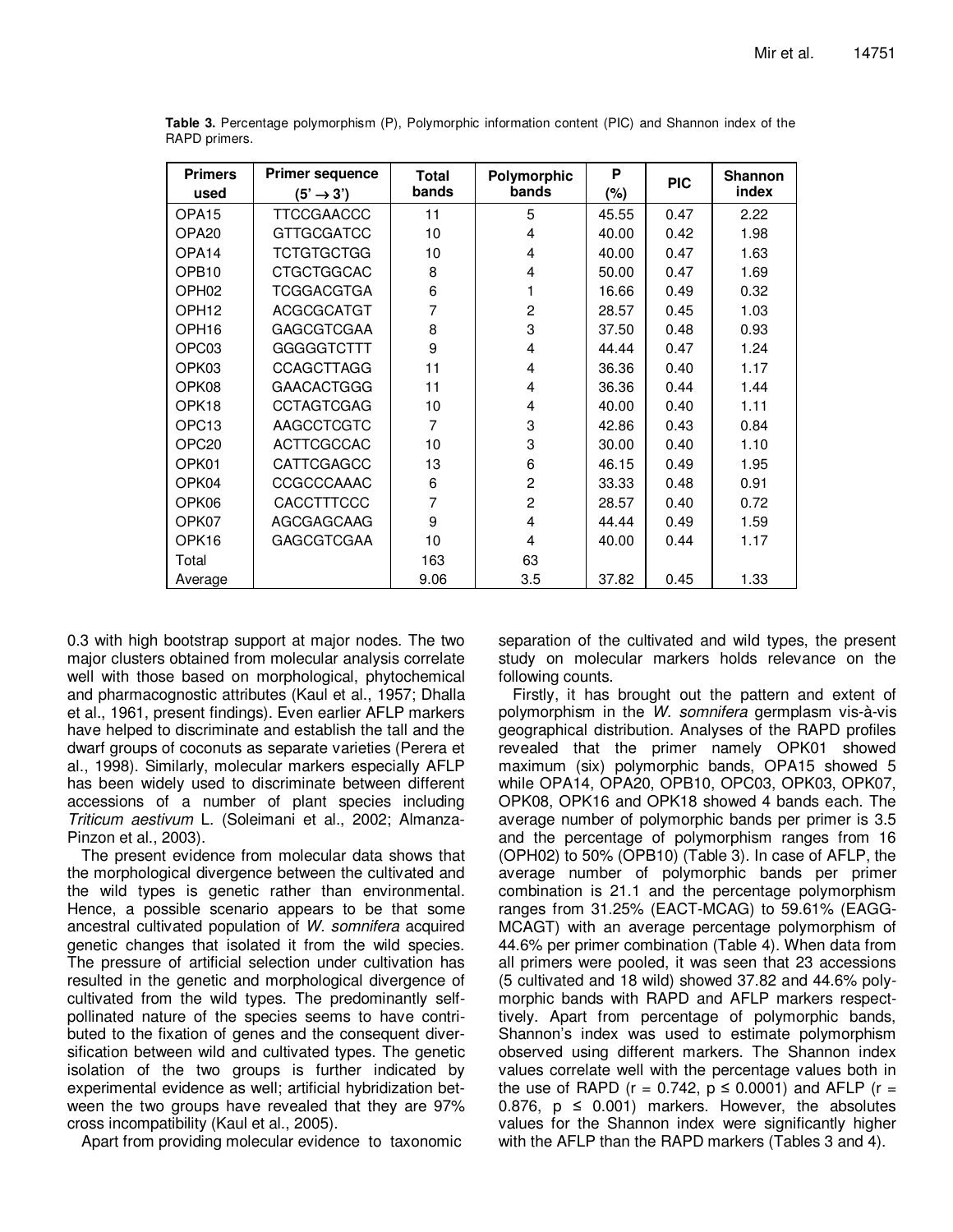

**Figure 2.** AFLP profile of 23 accessions of W. somnifera with primer combination EACC-MCAG. Arrows shows the diagnostic bands in wild accessions.

Shannon index, being sensitive to number of items in the data set, the higher values in case of AFLP seem to be a direct result of large number of bands obtained with the AFLP markers. The average number of bands per primer with AFLP marker was 47.6 compared to only 9.06 in case of RAPD. Similarly, the average number of polymerphic bands was found to be significantly higher with the AFLP (21.1) compared to RAPD (3.5) markers.

The comparatively low percentage of polymorphism found in the present study may have resulted from two possible reasons. First that all the accessions have been cultivated under uniform environmental conditions for past three years. The second reason could be the selfpollinating nature of the species. However, our results show a higher degree of polymorphism than obtained for melon and oat accessions (Garcia-Mas et al., 2000;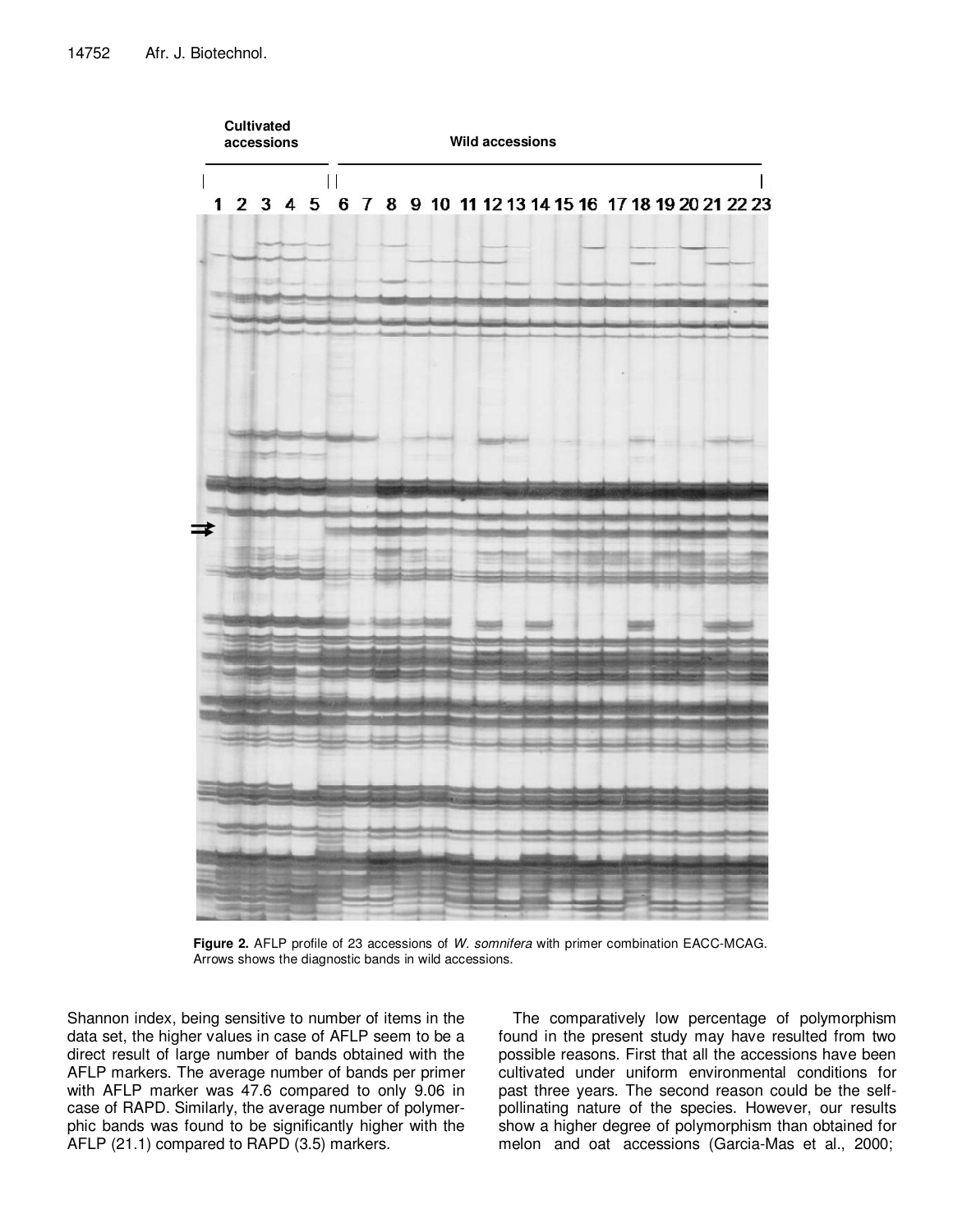

**Figure 3.** Dendrograms generated using UPGMA of 23 accessions of W. somnifera based on RAPD (a) and AFLP (b) data.

Paczos-Grezeda, 2004). However, the quantum of polymorphism is comparatively less than reported by

Negi et al. (2006). This could be due to different primer combinations employed in the present study.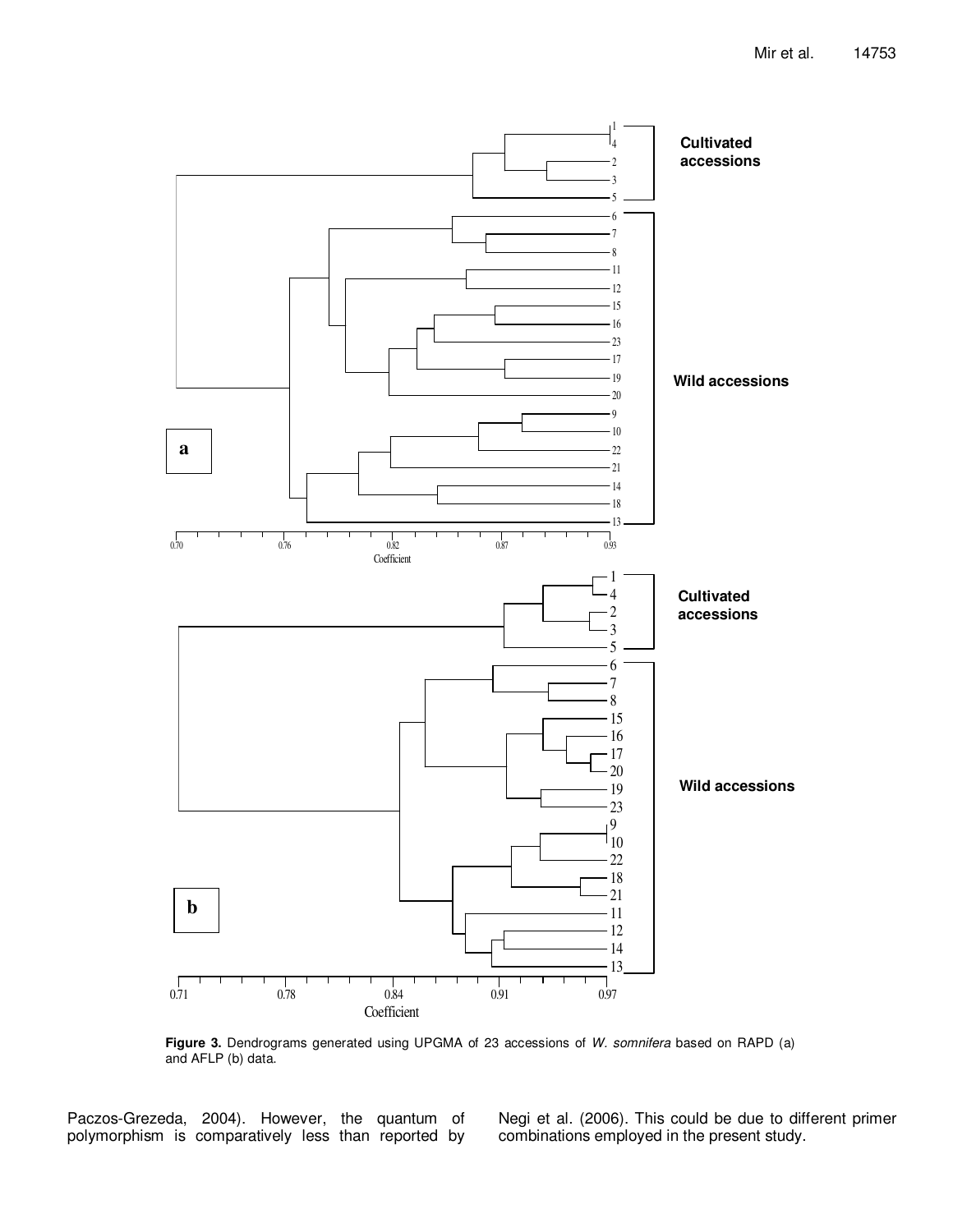| <b>Primer</b><br>combination | Total<br>bands | Polymorphic<br>bands | P<br>(%) | <b>PIC</b> | <b>Shanno</b><br>n index |
|------------------------------|----------------|----------------------|----------|------------|--------------------------|
| EAGG-MCAGT                   | 52             | 31                   | 59.61    | 0.36       | 7.31                     |
| EACC-MCAG                    | 57             | 15                   | 26.32    | 0.40       | 3.85                     |
| EAGG-MCAG                    | 48             | 17                   | 35.42    | 0.37       | 3.98                     |
| EACC-MCAGT                   | 52             | 30                   | 57.69    | 0.42       | 8.07                     |
| EAAC-MCAGT                   | 45             | 24                   | 53.33    | 0.34       | 4.86                     |
| EACT-MCAG                    | 32             | 10                   | 31.25    | 0.43       | 2.71                     |
| Total                        | 286            | 127                  |          |            |                          |
| Average                      | 47.6           | 21.1                 | 43.94    | 0.39       | 5.13                     |

**Table 4.** Percentage polymorphism (P), Polymorphic information content (PIC) and Shannon index of the AFLP primer combinations.

**Table 5.** Diagnostic RAPD and AFLP markers identified in the present study.

| Primer            | Number of unique bands |                              |  |
|-------------------|------------------------|------------------------------|--|
|                   | <b>Wild accessions</b> | <b>Cultivated accessions</b> |  |
| <b>RAPD</b>       |                        |                              |  |
| OPB <sub>10</sub> | U                      |                              |  |
| OPC <sub>20</sub> |                        |                              |  |
| OPK08             |                        |                              |  |
| OPK16             |                        |                              |  |
| Total             | з                      |                              |  |
| <b>AFLP</b>       |                        |                              |  |
| EAGG-MCAGT        |                        | O                            |  |
| EACC-MCAG         | 2                      | З                            |  |
| EAGG-MCAG         | 5                      |                              |  |
| EACC-MCAGT        | 6                      |                              |  |
| EAAC-MCAGT        | 6                      | O                            |  |
| EACT-MCAG         |                        |                              |  |
| Total             | 30                     | з                            |  |

A scrutiny of Figure reveals the strength of association among the accessions belonging to the cultivated and the wild clusters. In the cultivated group (cluster 1) accessions AGB025 (Neemuch, Madhya Pradesh) and AGB039 (Mandsaur, Madhya Pradesh) in the sub show more than 99% similarity even though they are collected from places far apart. High similarity values indicate genotypic similarity. Even earlier, genetic similarity of genotypes collected from disjunct geographical regions has been reported (Jain et al., 1994). In the present studies, all the cultivated genotypes collected from different geographical regions of the country showed close resemblance and were grouped into a single subpopulation. This association between genotypes from contiguous regions may be the result of similar agroclimatic conditions or due to seed movement and gene flow (Padmesh et al., 1999). In fact, better understanding of the distribution of genetic variation at the intraspecific level is important for the identification of superior genotype(s) for cultivar improvement and to devise

strategies for in situ and ex situ conservation (Bhutta et al., 2006; Basha and Sujatha, 2007). We have shown above that the use of RAPD based fingerprinting is an appropriate method to determine the genetic diversity and relationship between the different accessions. However, our findings indicate that the AFLP technique, with a higher multiplex ratio, is extremely effective in discriminating between closely related types. These results corroborate the earlier studies in which subspecific level diversity of Musa acuminata was established through AFLP markers (Wong et al., 2001).

Our results also touch upon the question of congruence between the profiles obtained from different categories of molecular markers. In the present analysis, the AFLP based dendrograms showed congruence with the RAPDbased dendrogram indicating their parallel behavior and usefulness in the determination of genetic relationships in W. somnifera. Such congruence between the various marker systems has also been reported to occur in some other autogamous crop species and inbred lines (Archak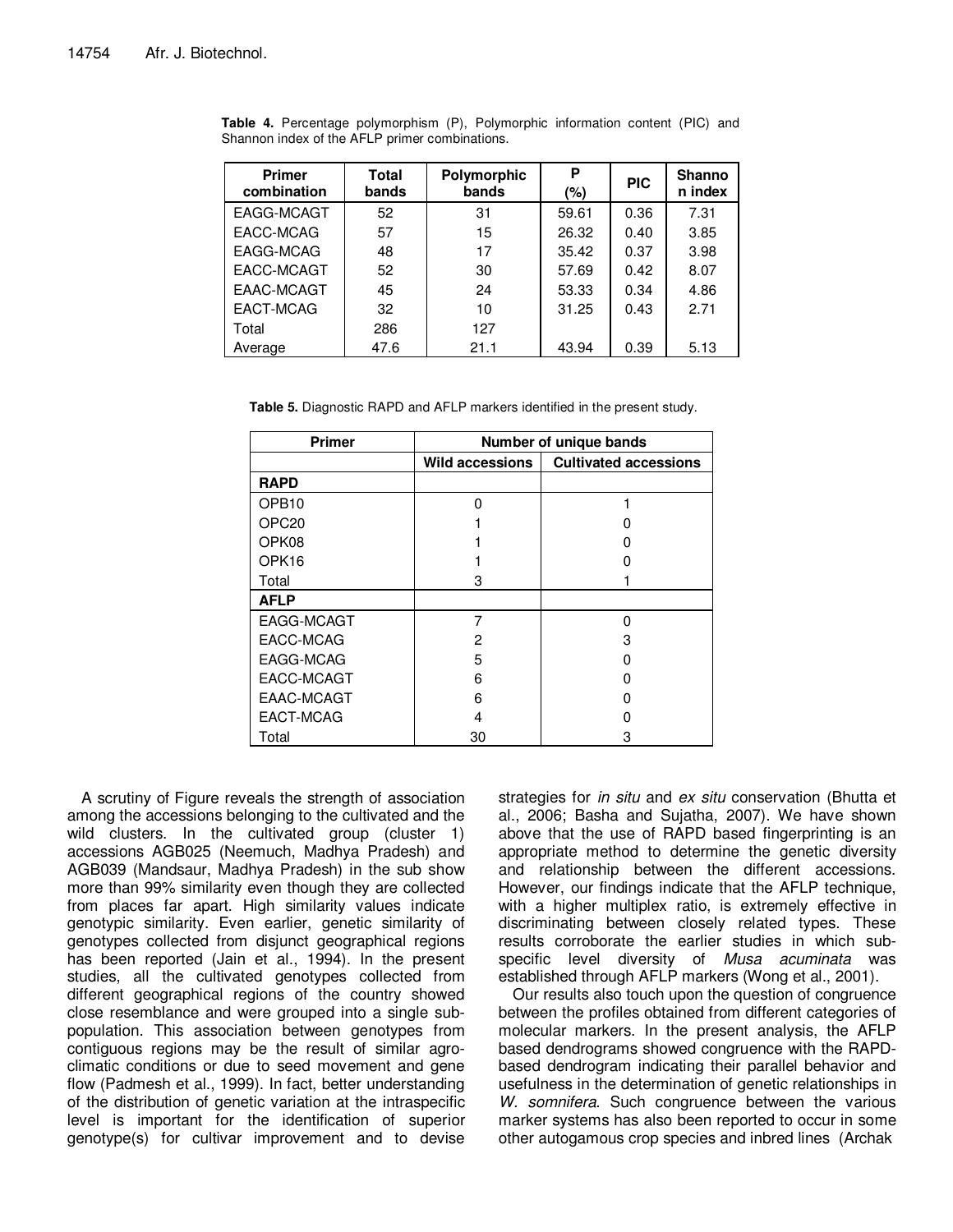

**Figure 4.** PCO generated using UPGMA (3D view).

et al., 2003). A high degree of correlation between marker systems has also been reported in wheat and safflower (Bohn et al., 1999). However, Powell et al. (1996) observed little correlation between various marker systems in soybean. The incongruity between various marker systems has been reported in some other species as well (Sehgal and Raina, 2005; Degani et al., 2001). According to Powell et al. (1996), the congruity (or incongruity) between various markers is controlled by genome coverage and/or the type of sequence variation recognized by each marker system. Further studies are required before any conclusion can be made with regard to genome coverage of markers in W. somnifera.

Lastly, identification of specific markers is another significant finding of the present study. The high number of specific markers identified in wild accession reflects the presence of unique regions in the genome structure of these accessions. In the present study, AFLP has proved to be an efficient tool in the identification of diagnostic or specific markers. Even earlier, the efficacy of AFLP in this regard has been reported Vitis vinifera,

Nicotiana tabacum and Carthamus tinctorius (Vos et al., 1995; Cervera et al., 1998; Campbell et al., 2003; Sehgal and Raina, 2005; Siva Raju et al., 2008). A possible reason for the ability of AFLP to generate higher number of group specific bands could be its wide genome coverage and the wide distribution of the marker loci on the chromosome (Zhu et al., 1998). Such markers hold the promise in devising breeding and conservation strategies apart from their role in the detection of mixtures and duplicates in the germplasm. The primers with high PIC values identified in this study could be of use for rapid evaluation of diversity in the germplasm of W. somnifera. Furthermore, the markers if tagged to some gene of interest, for instance, gene for withanolide A/withaferin A production, can serve as an addendum in breeding and selection programmes

## **ACKNOWLEDGEMENT**

Authors are thankful to Dr G. N. Qazi, Ex-Director, Indian